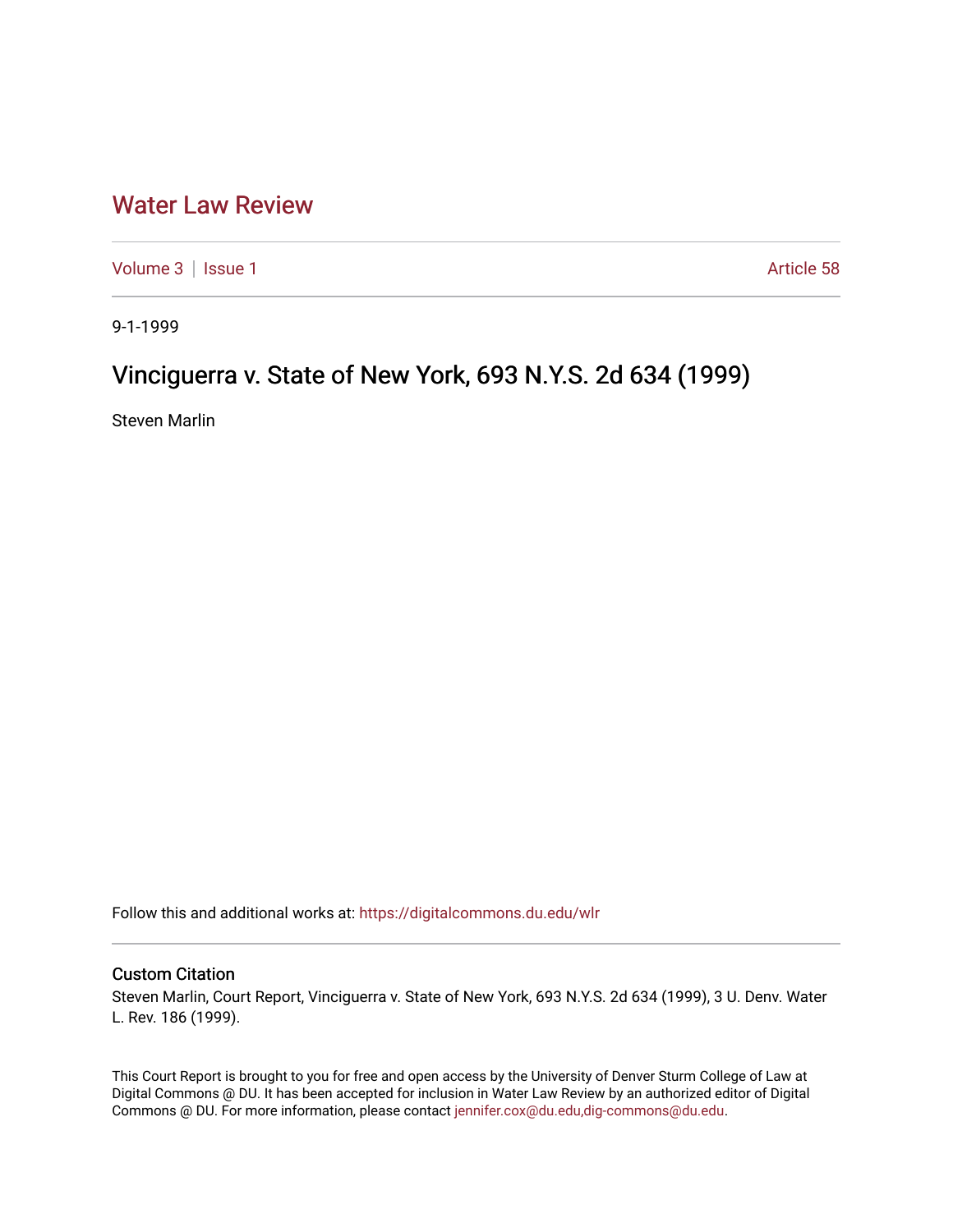aqueduct until the matters were resolved. The parties then sought a judicial determination of their rights in order to avoid future conflict and litigation.

The court considered: (1) whether the contractual provisions allowing the City to unilaterally discontinue water delivery were unenforceable and invalid as contrary to public policy; (2) the City's obligations concerning the chlorination of the water in the Croton Aqueduct for United Water's and Briarcliff's use; and (3) whether United Water or Briarcliff was unjustly enriched by discarded water.

The court held that the contract provision allowing the City to unilaterally discontinue delivery of potable water to United Water and Briarcliff was unenforceable and invalid on public policy grounds. The courts will not enforce contracts that injuriously affect the public interest. The court recognized that the City could not deny applications from municipal corporations and water districts to tap into its system, but could establish reasonable rules and regulations governing the means by which the water was taken and the quantity. The court reasoned that because United Water and Briarcliff had limited alternative water sources and water storage capacity, a shortage during the peak demand period could pose severe health and safety risks for the communities served.

The court next considered whether the City was obligated to chlorinate water in the Croton Aqueduct. The court held that the City was not required to chemically treat the water as a condition of the State's delegation of eminent domain power. The court stated that the issue was one of cost, not public policy, and that unlike the obligations to permit access to and delivery of water, the City's obligations to chlorinate was established by the parties in the terms of their contracts.

The court determined that according to United Water's permit, the City was contractually bound to partially chlorinate the water available from the aqueduct. Because of the provision, United Water was not unjustly enriched, and not liable to the City for the cost of water discarded in order to fulfill the City's contractual obligations. Briarcliff, however, had no contractual provision requiring the City to chlorinate the water made available to them. Briarcliff asserted that the City could have provided a reduced volume of potable water without waste. The court remanded to determine whether Briarcliff was liable to the City for discarded water, and if so, how much it owed. *Sommer Poole*

Vinciguerra v. State of New York, **693 N.Y.S. 2d** 634 **(1999)** (holding that head wall and culvert constructed partially on landowners' property by State was not a de facto appropriation, and resulted in acquisition of a prescriptive drainage easement).

Claimants purchased eight parcels of vacant, undeveloped land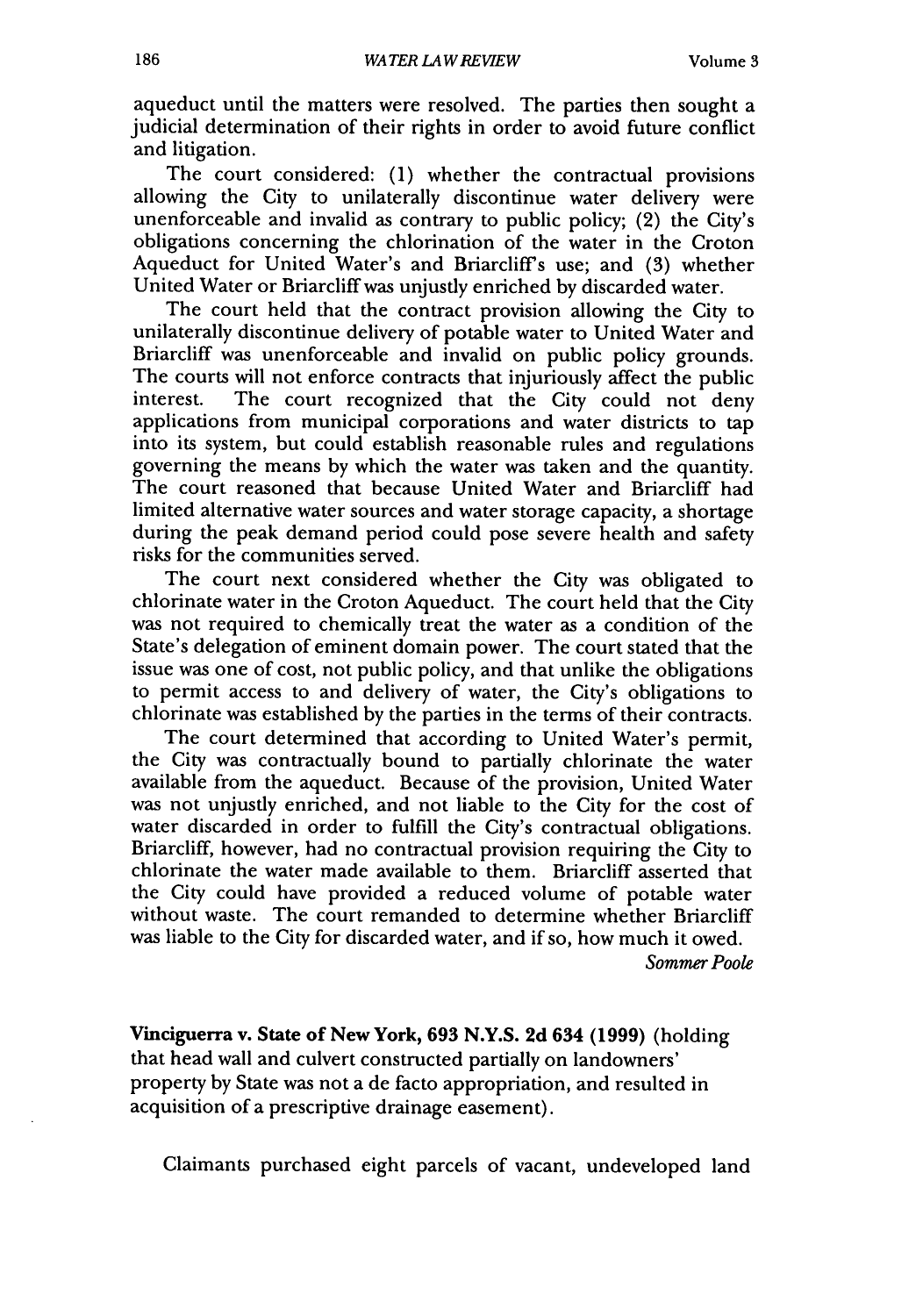between January 1973 and November 1990. A concrete head wall and culvert, part of a drainage system for a nearby state highway that had been constructed by the State of New York ("State") in 1948, encroached approximately two to two and one-half feet on claimants' land, and directed water across claimants' property.

Claimants did not discover the head wall or culvert until 1989, when they began grading and filling the property for construction of a strip mall. A separate, visible stream flowed across the land and accumulated in an area near the head wall and culvert, thereby covering them when the steam flowed, purportedly the reason that claimants never noticed the head wall and culvert. The claimants never surveyed the property prior to their purchase in 1948, however, they were aware of the ditch that carried the stream of water. Claimants admit that the stream ran intermittently over the property, and was dry at the time of the purchase of the property.

Claimants requested that the State redirect the waters flowing onto the property as a result of the head wall and culvert. The State declined, claiming that since the drainage system had been uninterrupted in use since 1908, a prescriptive drainage easement burdened the claimants' property. Claimants commenced an action seeking damages for trespass, de facto appropriation, and prima facie tort. The Court of Claims dismissed the prima facie tort claim on summary judgment, and found that the State's action constituted a de facto appropriation, not a trespass, for which the statute of limitations had expired. The Court of Claims dismissed the claimants' action, and claimants appealed.

The court addressed two issues: first, whether the State's action was a constitutional taking which constituted a de facto appropriation, and second, whether the State had gained a prescriptive easement, thereby barring a claim for continuous trespass. The court held that the State's actions did not reach the level of a constitutional taking and therefore, was not a de facto appropriation of the claimants' property requiring compensation. The court further ruled that the State established a prescriptive easement for drainage over the claimants' property.

The court first discussed the applicable scope for reviewing Court of Claims holdings. The court stated that the scope was not limited to determining whether the verdict was against the weight of evidence, but that the court could factually assess whether the Court of Claims granted a judgment warranted by the evidence, giving due deference to trial court's decision.

In addressing the first substantive issue, the court stated that to constitute a de facto appropriation, the government's intrusion on the citizen's property and interference with the owner's property rights must reach a degree that amounts to a constitutional taking requiring compensation. The distinction between such a taking and trespass "lies in the egregiousness of the trespass and whether it is of such intensity as to amount to a taking." The court further noted that if the interference with property rights was only temporary, casual, or